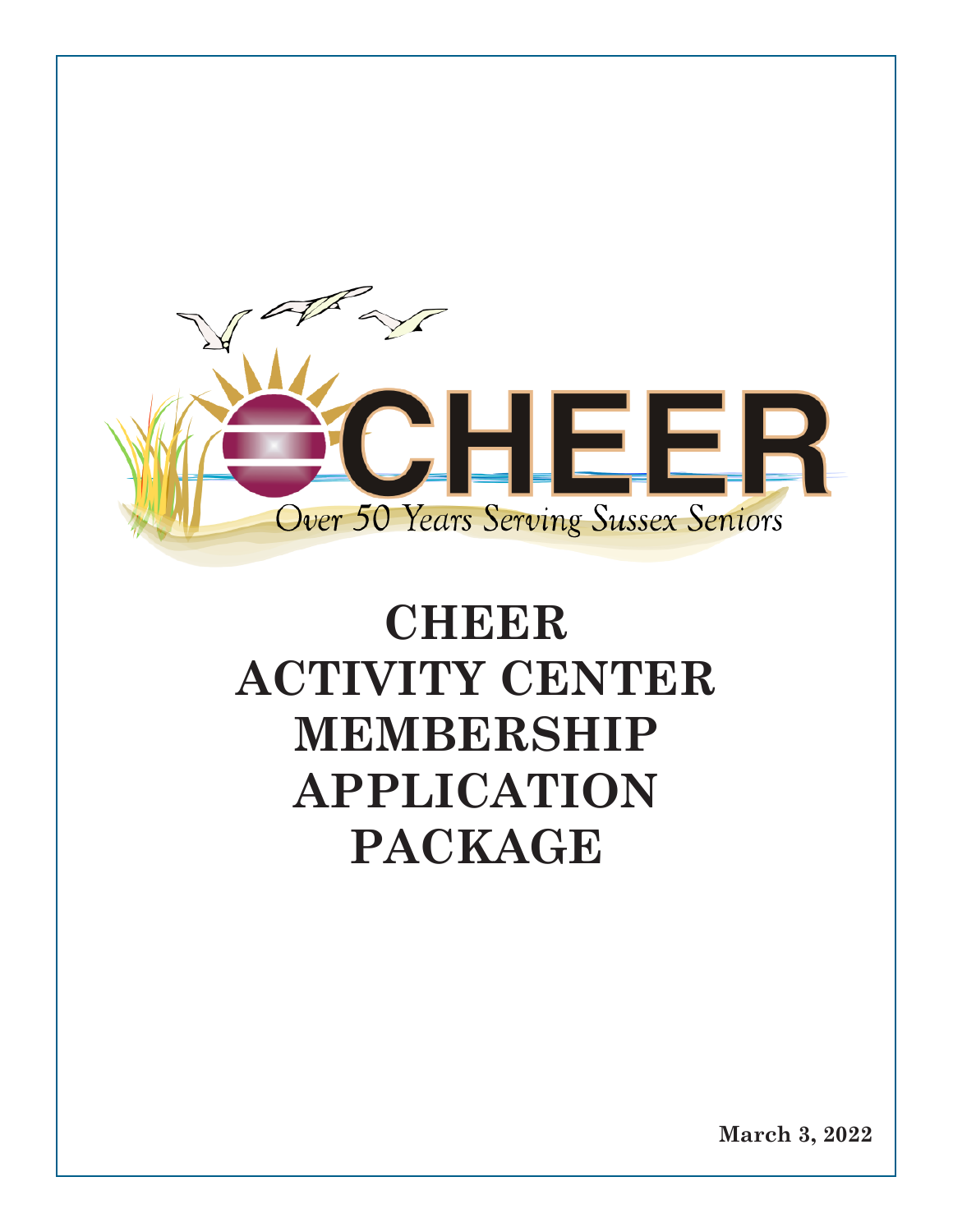

#### **ACTIVITY CENTER MEMBERSHIP APPLICATION PACKAGE**

| <b>CHEER ACTIVITY CENTERS</b>                                      |                                                                                                   |              |  |  |  |  |  |  |  |
|--------------------------------------------------------------------|---------------------------------------------------------------------------------------------------|--------------|--|--|--|--|--|--|--|
| Georgetown CHEER                                                   | <b>Thurmond Adams State</b><br>Service Center<br>546 South Bedford Street<br>Georgetown, DE 19947 | 302-515-3040 |  |  |  |  |  |  |  |
| Greenwood CHEER                                                    | 41 Schulze Road<br>Greenwood, DE 19950                                                            | 302-349-5237 |  |  |  |  |  |  |  |
| Lewes CHEER<br>Harbour Lights Center                               | 34211 Woods Edge Drive<br>Lewes, DE 19958                                                         | 302-645-9239 |  |  |  |  |  |  |  |
| Long Neck CHEER                                                    | 26089 Shoppes at Long Neck<br>Millsboro, DE 19966                                                 | 302-945-3551 |  |  |  |  |  |  |  |
| Milton CHEER                                                       | 24855 Broadkill Road<br>Milton, DE 19968                                                          | 302-684-4819 |  |  |  |  |  |  |  |
| Ocean View CHEER<br>Coastal Leisure Center                         | 30637 Cedar Neck Road<br>Ocean View, DE 19970                                                     | 302-539-2671 |  |  |  |  |  |  |  |
| Roxana CHEER                                                       | Pyle Health and Social<br>Service Center<br>34314 Pyle Center Road<br>Frankford, DE 19945         | 302-732-3662 |  |  |  |  |  |  |  |
| Warren L. & Charles C. Allen, Jr.<br><b>CHEER Community Center</b> | 20520 Sand Hill Road<br>Georgetown, DE 19947                                                      | 302-854-9500 |  |  |  |  |  |  |  |

## **OTHER CHEER SERVICES**

| Personal Assistance Services | 302-854-9555 |
|------------------------------|--------------|
| <b>Volunteer Services</b>    | 302-515-3040 |
| <b>Homebound Meals</b>       | 302-515-3040 |
| Nutrition                    | 302-515-3040 |
| <b>Caregiver Resources</b>   | 302-515-3040 |
| Mobile Mini Market           | 302-515-3040 |
| <b>Adult Day Program</b>     | 302-854-2882 |
| Early Memory Loss Program    | 302-645-9239 |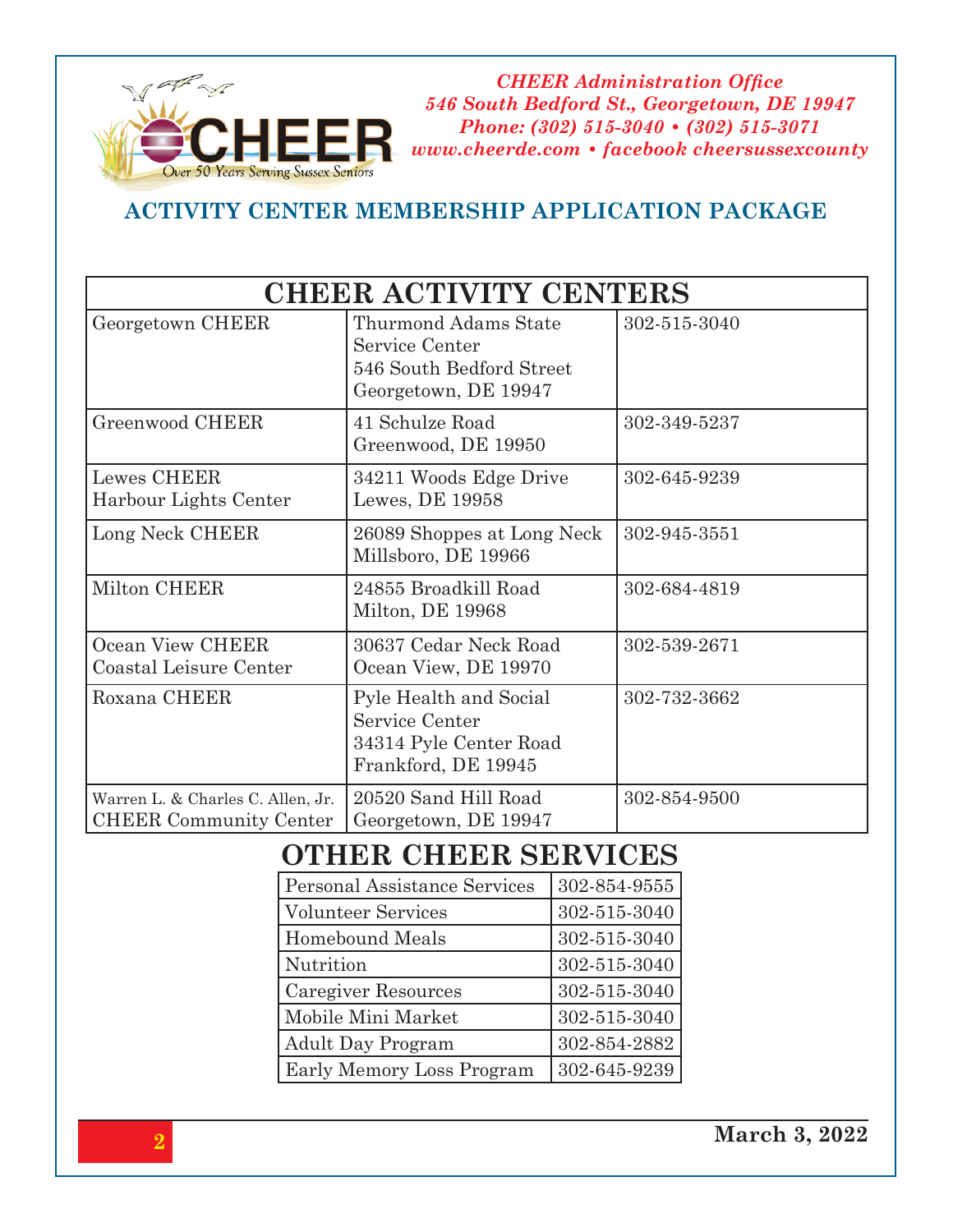

#### **ACTIVITY CENTER MEMBERSHIP APPLICATION PACKAGE**

#### Welcome to CHEER

On behalf of all of us at CHEER, it is my privilege and pleasure to welcome you. CHEER is your local community service organization dedicated to promoting healthy and active lifestyles for all mature residents throughout Sussex County. Our programs and services are as diverse as all of our members and the people we serve. Our goal is to provide life enriching experiences for each and every person we are fortunate enough to associate with. CHEER is here for you.

As you consider your new CHEER membership, or renewing a membership, please take time to learn about all the programs and services that become available to you as a member of the CHEER family. CHEER senior activity centers are located throughout Sussex County. They provide locally prepared meals along with opportunities to participate in a wide range of activities including crafts, games, educational programs, health and fitness programs, entertainment and local travel. In more recent times, we have expanded our offerings to provide more virtual on-line activities and alternative meal services. Most of all, CHEER senior activity centers provide fun. We are here to serve you and are always looking for new and exciting ways to better meet and exceed your expectations.

Whether you come through the doors of our centers five days a week, participate in our on-line programs, grab a curbside lunch or enjoy an outdoor concert at one of our locations, there is something for everyone at CHEER. Your annual CHEER membership opens all of these doors and more.

Couldn't we all use a little more CHEER in our lives?

Thank you for your consideration and we will be grateful to have you as a member of our CHEER family.

Sincerely, Kenneth S. Bock, CEO, CHEER, Inc.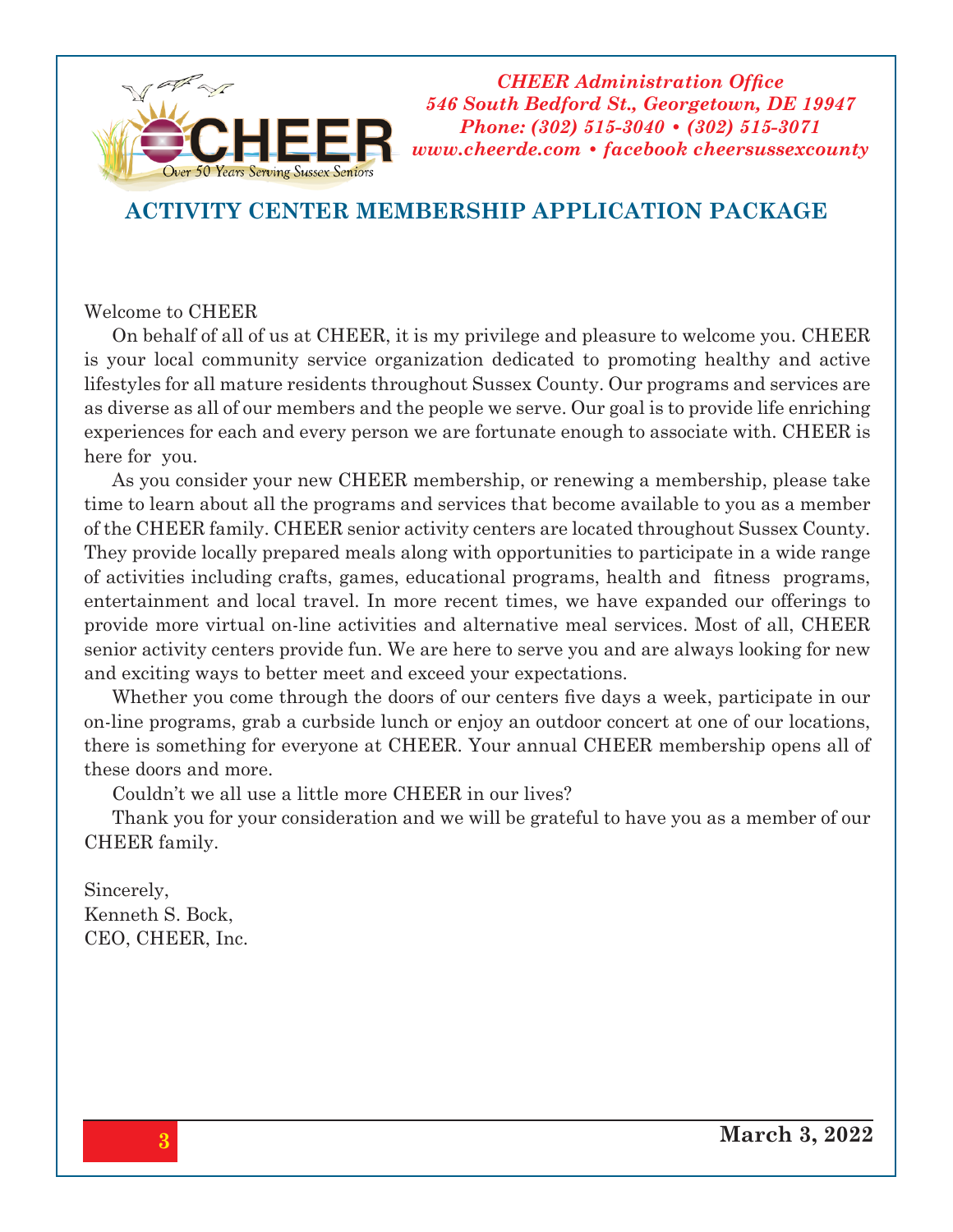

#### **ACTIVITY CENTER MEMBERSHIP APPLICATION PACKAGE**

#### **MEMBERSHIP BENEFITS TIMES EIGHT CHEER MEMBERSHIP PROGRAM**

CHEER offers a single \$30.00 annual membership fee that grants you programs, activities and events at all eight (8) CHEER Adult Activity Center locations throughout Sussex County. A one-time annual fee entitles you to:

- Discounts for most programs, activities and events at all CHEER sites.
- Access to meeting and game rooms with Wii® sports, and pool tables at the CHEER Community Center.
- Two free annual membership dinners.
- Transportation to local community shopping and medical facilities.
- Discounts and priority reservations for group trips.
- Access to CHEER's Caregiver Resource Library and Geriatric Care Manager.
- Caregiver and Elder service information and referral services.

This expanded membership program comes as CHEER is extending hours at several of its locations for morning breakfast clubs and even more evening dinners. Membership is open to anyone aged 50 years or more. Many programs and services are available at no-cost to members, although fees are required for some events and activities.

Many CHEER Centers have modern fully equipped fitness centers that are available for an additional monthly fee of \$20.00. Again, this additional single fee gains you access to all of CHEER's fitness centers.

All fees go toward the cost of operating CHEER's non-profit Adult Activity Centers.

Membership is not required for persons aged 60 years or more who just wish to participate in the daily nutrition lunch program.

#### **What A Bargain - Everyone Could Use A Little CHEER!**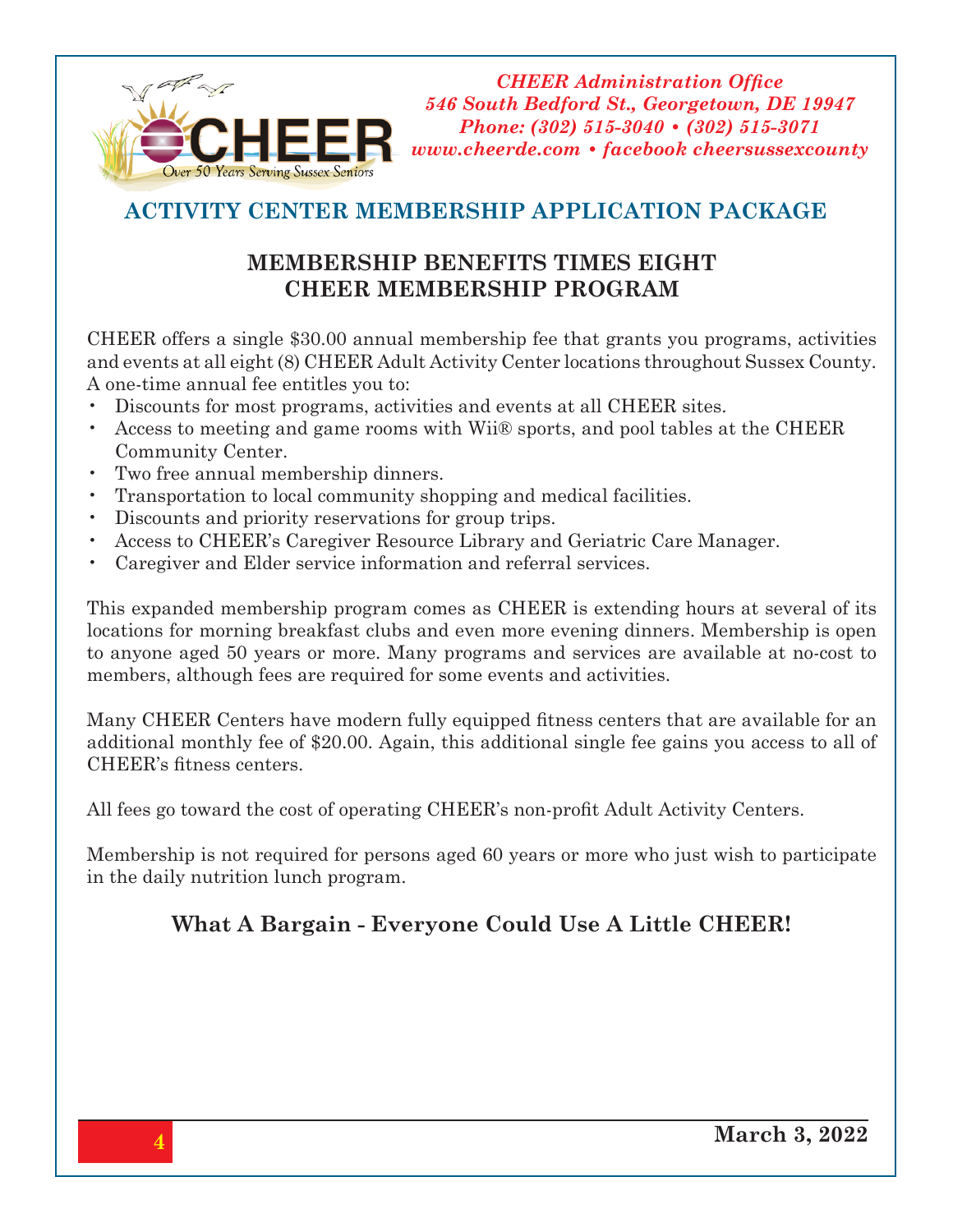

## **ACTIVITY CENTER MEMBERSHIP APPLICATION PACKAGE MEMBERSHIP CODE OF CONDUCT**

It is the mission of CHEER to promote healthy and active lifestyles for persons 50 plus years of age. CHEER provides recreation, socialization, fitness, nutritional services, transportation and entertainment for members and their guests. In support of its mission, and for the health and wellbeing of all members, staff and guests, CHEER has established this Code of Conduct providing guidance for acceptable conduct while attending or participating in any programs, activities and/or events held by CHEER, sponsored by CHEER or conducted on CHEER grounds or property. All persons are expected to conduct themselves with civility and respect for others and the property of others.

- No person shall be excluded from participation or denied the benefits of CHEER membership on the basis of race, color, gender, religion, sexual orientation, disability or national origin.
- Members and their guests must exhibit independence and the ability for self care. This shall include the ability to:
	- safely and independently navigate throughout the CHEER center, activity or event and to actively participate with others engaged in that same center, activity or event.
	- use restrooms without assistance.
	- eat without assistance.

The use of a personal assistant to facilitate the above independence is permitted to the degree that such assistance or support shall not be at the level as provided by adult day care providers and that assistant is present at all times to render one-on-one assistance.

Only appropriate service animals are allowed in CHEER facilities or in CHEER vehicles unless the animals are part of a program or activity which has been approved in advance by the CHEER Chief Executive Officer.

- While on CHEER property or participating in any CHEER program, activity or event, members and guests must:
	- exhibit and maintain hygiene that would not constitute a health or safety hazard to others, or would be otherwise disruptive to other CHEER members. Members and guests shall maintain their person and clothing to be free of offensive odor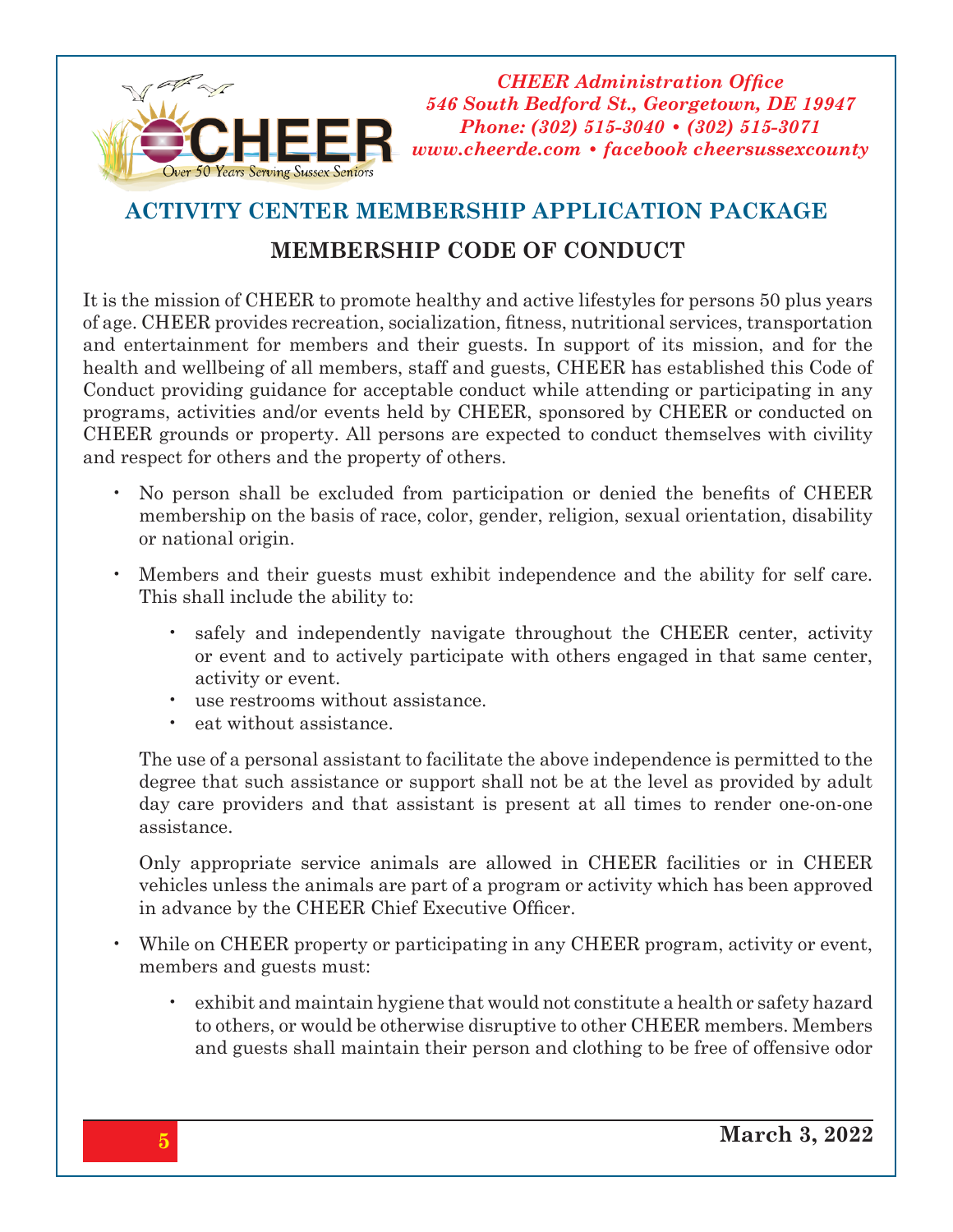

#### **ACTIVITY CENTER MEMBERSHIP APPLICATION PACKAGE**

- be able to participate in CHEER activities without being disruptive or requiring frequent one-on-one attention.
- register as a participant or guest in accordance with CHEER procedures.
- While on CHEER property or participating in any CHEER program, activity or event, members and guests must not:
	- present a danger or hazard to themselves or others.
	- engage in aggressive verbal or physical interactions or any form of intimidation including but not limited to hate speech, sexual harassment, stalking, bullying, profanity, false allegations or attacks on the character of any member of the CHEER organization.
	- dress in any manner, or wear any apparel which could negatively affect the safety or welfare of a member or guest or could be considered offensive with regard to the normal style of dress for the majority of members.
	- possess pornography or materials promoting intolerance or violence or utilization of any CHEER assets to try and access such material.
	- steal or in any way participate in the unauthorized appropriation and/or destruction of property belonging to any other member or guest.
	- participate in any form of illegal activities.
	- solicit anything of monetary value or sell any goods or services without the prior written approval of the CHEER Chief Executive Officer.
- Members and guests who exhibit signs of intoxication from alcohol and/or drugs are prohibited from attending CHEER centers and/or participating in CHEER programs, activities or events. CHEER will offer to arrange transportation for any member, or guest believed by CHEER to be intoxicated.
- Smoking is prohibited in all CHEER facilities and vehicles and is only permitted in designated outdoor areas on CHEER properties.
- Possession or use of any firearm or weapon on CHEER property, grounds or in a CHEER vehicle or during any CHEER program, activity or event is prohibited.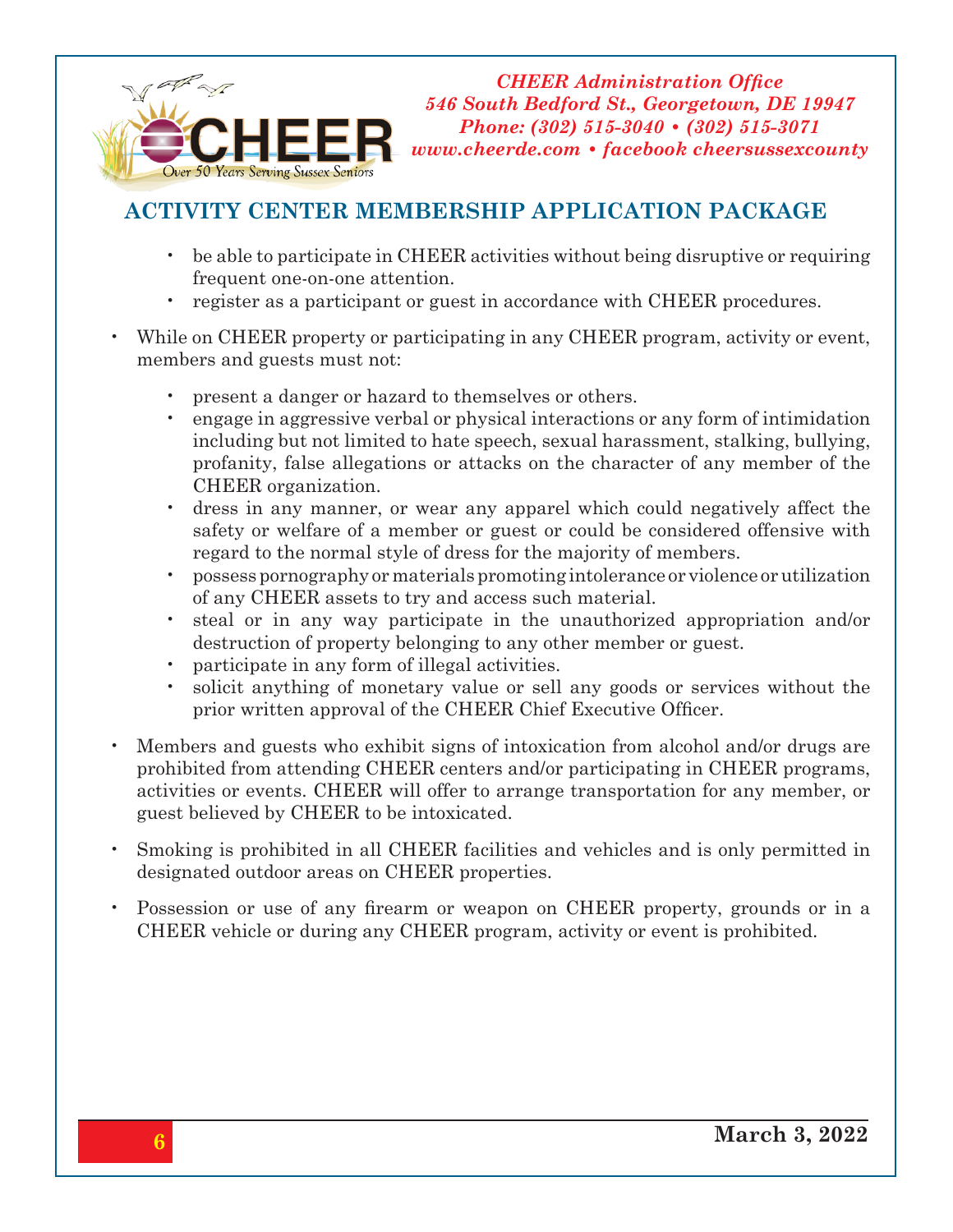

#### **ACTIVITY CENTER MEMBERSHIP APPLICATION PACKAGE**

#### **FITNESS CENTER OPERATING RULES AND SAFETY PRECAUTIONS**

- 1. Users of CHEER Fitness Centers must be members in good standing of a CHEER Fitness Center. Membership privileges are not extended to any other individuals or guests without the prior approval of the CHEER Director of the facility in which the Fitness Center is located. Non-members or guests must be accompanied by a member at all times when they are in a CHEER Fitness Center.
- 2. Members are obligated to pay their Fitness Center dues on or before the first business day of each month for which the dues is owed. Monthly dues amounts shall be determined by CHEER and posted in each respective CHEER Fitness Center. CHEER reserves the exclusive right to set dues amounts and to periodically change these amounts as CHEER may determine to be necessary. Any change in dues amounts will be posted a minimum of 30 days before such change becomes effective.
- 3. Any violation of CHEER Fitness Safety/Exercise Rules may result in the suspension or forfeiture of the member's membership privileges by CHEER.
- 4. Members are expected to conduct themselves in a manner that is respectful of all members and CHEER property/equipment. Good order, proper attire, decorum and consideration for the rights and comfort of others must be observed at all times. No abusive or provocative language is permitted.
- 5. Members should wear proper attire when exercising. Appropriate attire includes a shirt or top, shorts or pants and rubber soled exercise shoes.
- 6. CHEER is not responsible for loss or damage of any personal property of Fitness Center members or other individuals who may be in the Fitness Center. CHEER is not an insurer of the property of Fitness Center members, other individuals or guests.
- 7. Any member complaints regarding the conduct of members, condition of the facility or equipment should be addressed to the CHEER Director of the facility in which the Fitness Center is located.
- 8. No CHEER property or equipment shall be removed from the CHEER Fitness Center by any member or other individual or guests.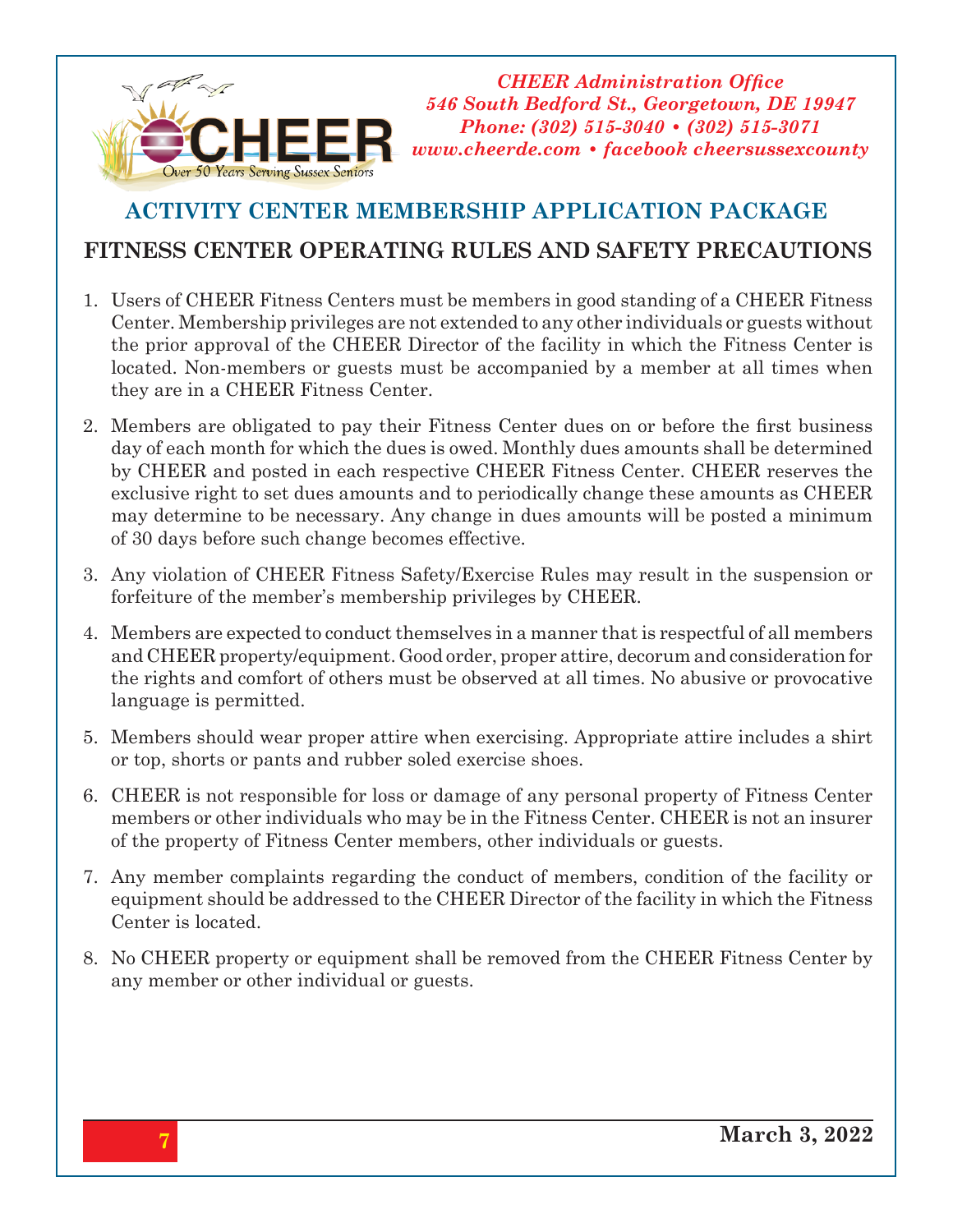

#### **ACTIVITY CENTER MEMBERSHIP APPLICATION PACKAGE**

- 9. ALL MEMBERS, OTHER INDIVIDUALS OR GUESTS THAT UTILIZE ALL EQUIPMENT AND FACILITIES AT CHEER FITNESS CENTERS DO SO AT THEIR OWN RISK. CHEER is not responsible for providing any trainers or instructors. Members, other individuals and guests should be aware of their own physical abilities and limitations. Use of the Fitness Center and exercise equipment may result in strenuous activity which can have adverse physical implications. Each member, other individual or guest is responsible for determining their own level and program of exercise.
- 10.Fitness members, other individuals and guests should confine their activities to the designated Fitness Center areas except to the extent that they may need to utilize public restrooms or conduct business such as paying dues.
- 11.Food and beverages are prohibited in the fitness area except for beverages being consumed by persons exercising in order to remain hydrated. Alcoholic beverages are prohibited at all times. Members, other individuals or guests are responsible for properly disposing of any containers or other refuse associated with beverages which they may have brought into the Fitness Center. Glass containers are not permitted in any CHEER Fitness Centers.
- 12.House phones are available for emergency calls only involving any medical or similar emergency situation. Members, other individuals or guests should refrain from using cellular phones or other communications devices while in the Fitness Centers.
- 13.Smoking is not permitted in CHEER buildings including Fitness Centers.
- 14.When using a Fitness Center, members may use a locker if present to store personal items. All property must be removed from the locker at the conclusion of the workout. Lockers may not be used to store personal property for any longer period of time and CHEER reserves the right to enter any locker and remove any property in lockers during any time when the Fitness Center is not open for use. Any contents left in lockers over night may be disposed of by CHEER without any responsibility or liability.
- 15.Changing into or from exercise clothes must be done in the restrooms and not in the Fitness Center area.
- 16.Members, individuals and guests may not display any actions that CHEER deems to be unsportsmanlike, or rude, or abusive.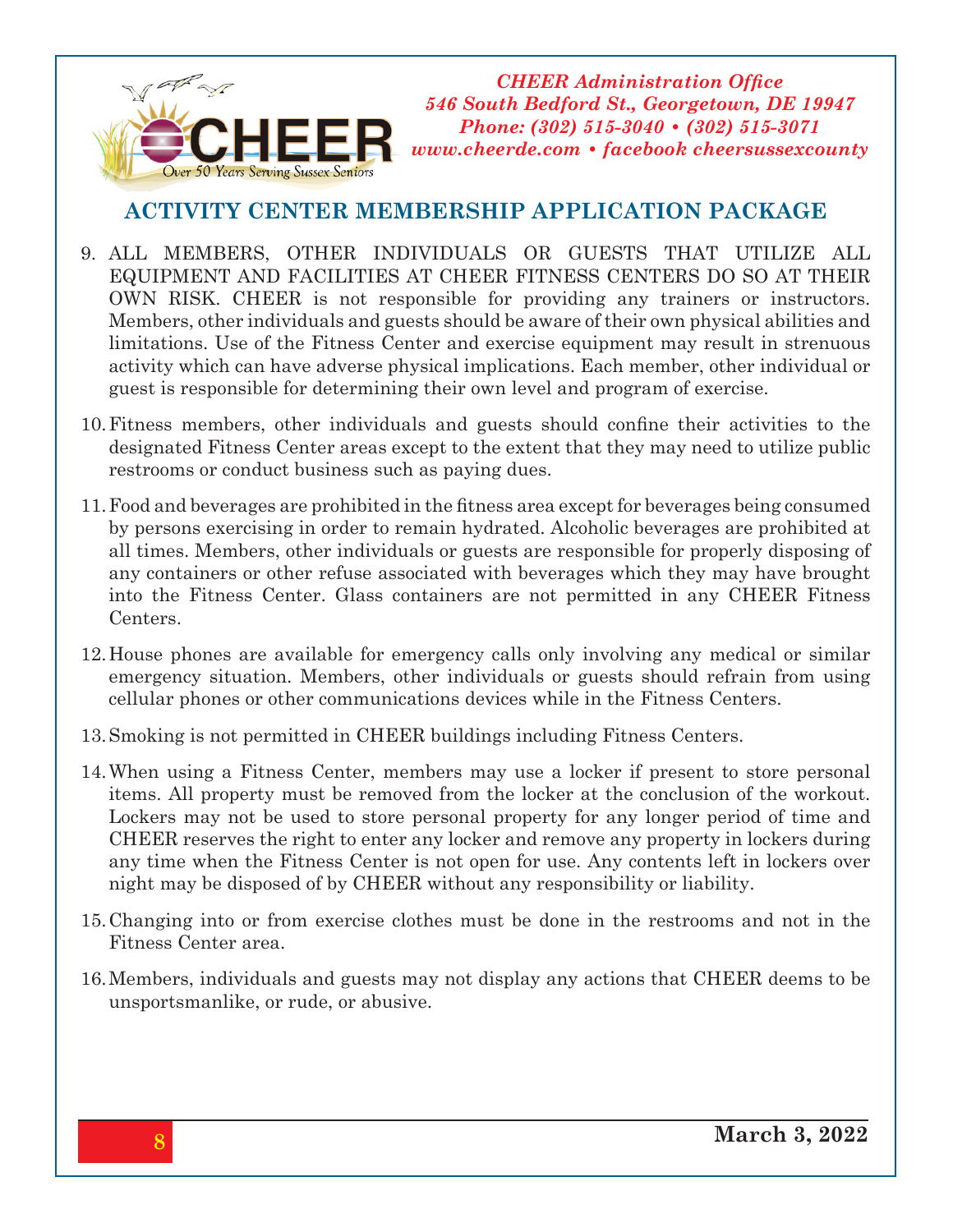

#### **ACTIVITY CENTER MEMBERSHIP APPLICATION PACKAGE**

17.CHEER fitness equipment must be handled with care and used appropriately. Equipment should be returned to its appropriate place after use. Members, individuals or guests should wipe down each piece of equipment immediately after its use to remove any perspiration or other residue. Paper towels and disinfectant in spray bottles are located throughout the Fitness Centers for this purpose. Any abuse or misuse of CHEER fitness equipment may result in loss of Fitness Center privileges.

18.Cameras and/or picture taking are prohibited in any CHEER Fitness Center.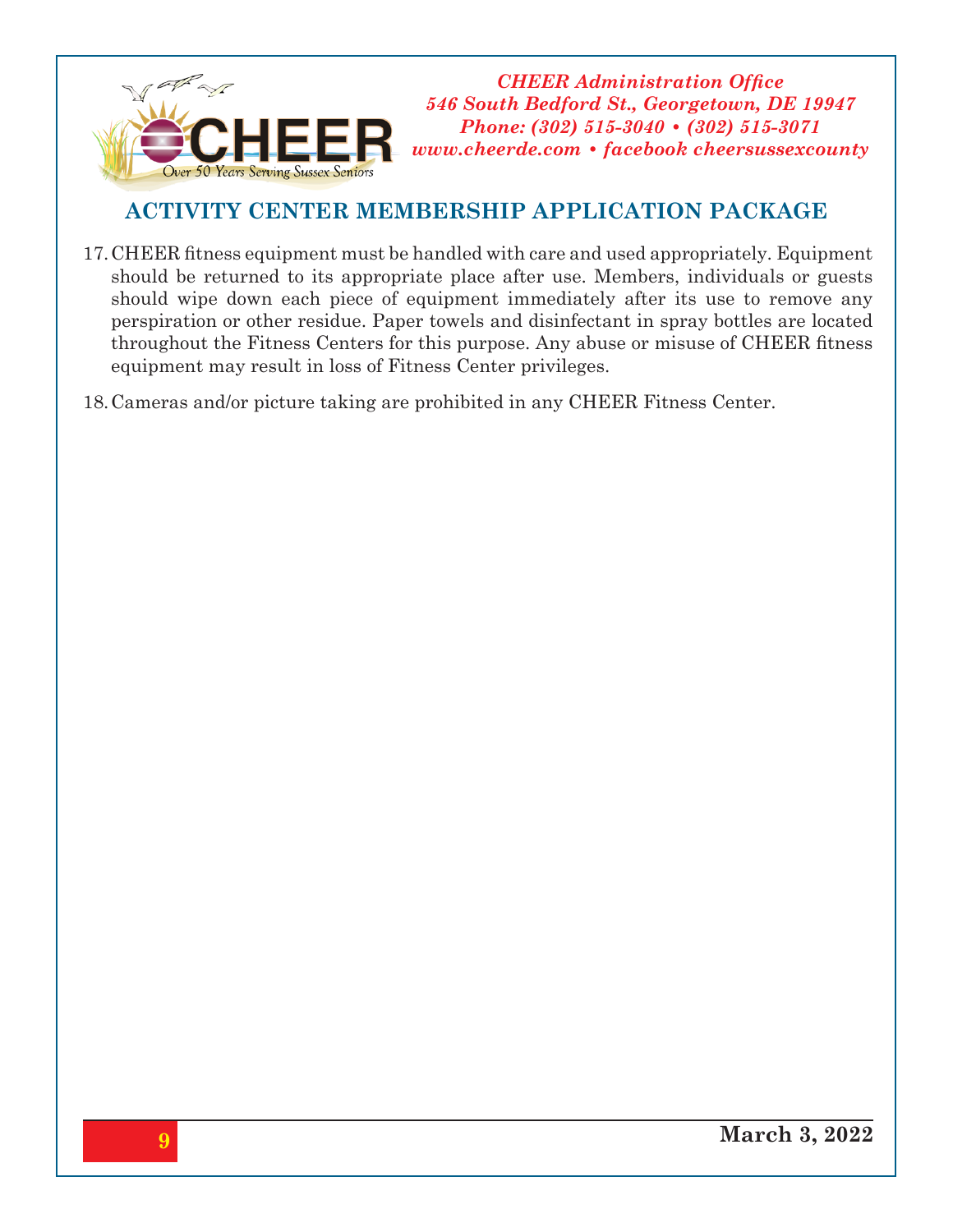

### **ACTIVITY CENTER MEMBERSHIP APPLICATION PACKAGE**

#### **FITNESS SAFETY PRECAUTIONS AND RECOMMENDATIONS**

- Get a complete physical examination before beginning any exercise program and inform the examining physician that you intend to start an exercise program.
- Avoid weight lifting exercises if you have joint problems, seizure disorders, heart disease, high blood pressure, previous injuries or any other physical condition with a potential danger.
- Integrate warm-ups, stretching and cooling down periods into your workout program.
- Form is important for the quality and safety of your exercise. Always perform weight/ resistance exercises in a slow controlled manner going through the full range of motion.
- When beginning any exercise program or any new exercise, start out using light weights, lower levels of resistance, fewer repetitions and/or less time and assess your physical condition at the completion of your exercise routine. Start out and increase slowly.
- Maintain a steady rate of breathing throughout your entire exercise routine ensuring that you intake adequate amounts of oxygen for the exercise you are undertaking.
- Always return equipment to its proper location/position at the completion of your exercise. Wipe down the equipment with a towel and disinfectant spray when you complete your use of that piece of equipment. Paper towels and disinfectant spray bottles are located throughout the Fitness Center for this purpose.
- Keep hands and feet away from chains, cables, pulleys and weight plates in machines when exercising.
- Do not distract others while they are exercising and do not allow yourself to become distracted while exercising. Discontinue your exercise if you are being distracted.
- If you are engaging in free weight lifting exercises, consider having a qualified spotter and communicate your planned exercise activity with the spotter.
- Maintain proper hydration while exercising. Drink adequate fluids.
- Any exercise program should be paired with an appropriate diet/nutrition intake.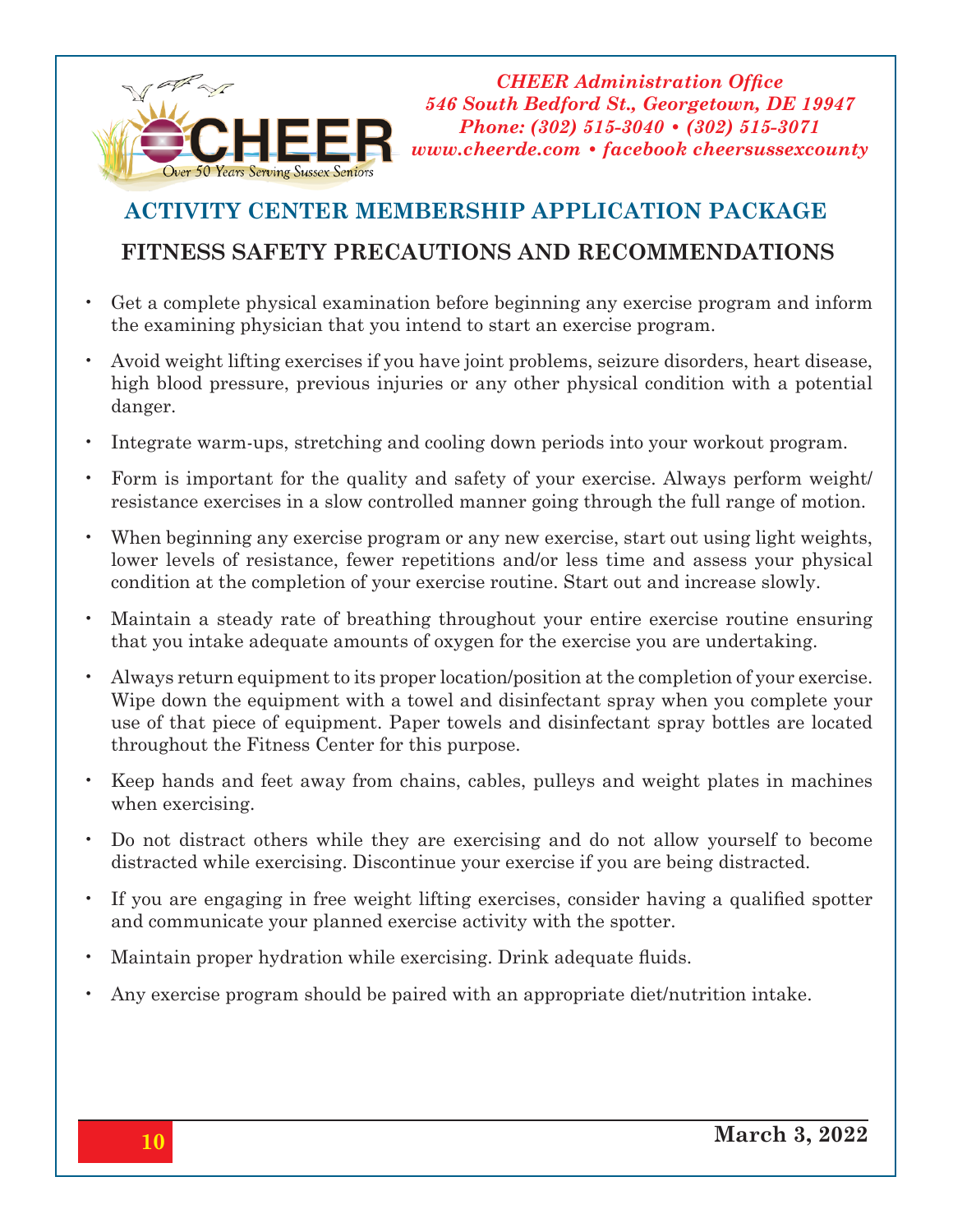

#### **ACTIVITY CENTER MEMBERSHIP APPLICATION PACKAGE**

|                                      |                                           |                    | Membership<br><b>Health Information Record</b> |  |                        |  |        |  |  |  |  |  |  |
|--------------------------------------|-------------------------------------------|--------------------|------------------------------------------------|--|------------------------|--|--------|--|--|--|--|--|--|
| <b>Client Name</b>                   |                                           |                    |                                                |  |                        |  |        |  |  |  |  |  |  |
| Home Phone                           | Date                                      |                    |                                                |  |                        |  |        |  |  |  |  |  |  |
| <b>Emergency Contact Information</b> |                                           |                    |                                                |  |                        |  |        |  |  |  |  |  |  |
| Name                                 |                                           |                    | Phone                                          |  | Relationship           |  |        |  |  |  |  |  |  |
| $\,1\,$                              |                                           |                    |                                                |  |                        |  |        |  |  |  |  |  |  |
| $\overline{2}$                       |                                           |                    |                                                |  |                        |  |        |  |  |  |  |  |  |
| Primary Care Physicians              |                                           |                    |                                                |  |                        |  |        |  |  |  |  |  |  |
| Name                                 |                                           |                    |                                                |  |                        |  |        |  |  |  |  |  |  |
| $\mathbf{1}$                         |                                           |                    |                                                |  |                        |  |        |  |  |  |  |  |  |
| $\overline{2}$                       |                                           |                    |                                                |  |                        |  |        |  |  |  |  |  |  |
|                                      | Medical Conditions - Diagnosis (Describe) |                    |                                                |  |                        |  |        |  |  |  |  |  |  |
| $\mathbf{1}$                         |                                           |                    |                                                |  |                        |  |        |  |  |  |  |  |  |
| $\overline{2}$                       |                                           |                    |                                                |  |                        |  |        |  |  |  |  |  |  |
| 3                                    |                                           |                    |                                                |  |                        |  |        |  |  |  |  |  |  |
|                                      |                                           | Allergies (If Any) |                                                |  |                        |  |        |  |  |  |  |  |  |
| $\mathbf{1}$                         |                                           |                    |                                                |  |                        |  |        |  |  |  |  |  |  |
| $\overline{2}$                       |                                           |                    |                                                |  |                        |  |        |  |  |  |  |  |  |
| Medications                          |                                           |                    |                                                |  |                        |  |        |  |  |  |  |  |  |
| <b>Medication Name</b>               |                                           | Dosage             |                                                |  | <b>Medication Name</b> |  | Dosage |  |  |  |  |  |  |
| $\mathbf{1}$                         |                                           |                    | $\overline{7}$                                 |  |                        |  |        |  |  |  |  |  |  |
| $\overline{2}$                       |                                           |                    | 8                                              |  |                        |  |        |  |  |  |  |  |  |
| 3                                    |                                           |                    | 9                                              |  |                        |  |        |  |  |  |  |  |  |
| $\overline{4}$                       |                                           |                    | 10                                             |  |                        |  |        |  |  |  |  |  |  |
| $\overline{5}$                       |                                           |                    | 11                                             |  |                        |  |        |  |  |  |  |  |  |
| 6                                    |                                           |                    | 12                                             |  |                        |  |        |  |  |  |  |  |  |
|                                      |                                           |                    |                                                |  |                        |  |        |  |  |  |  |  |  |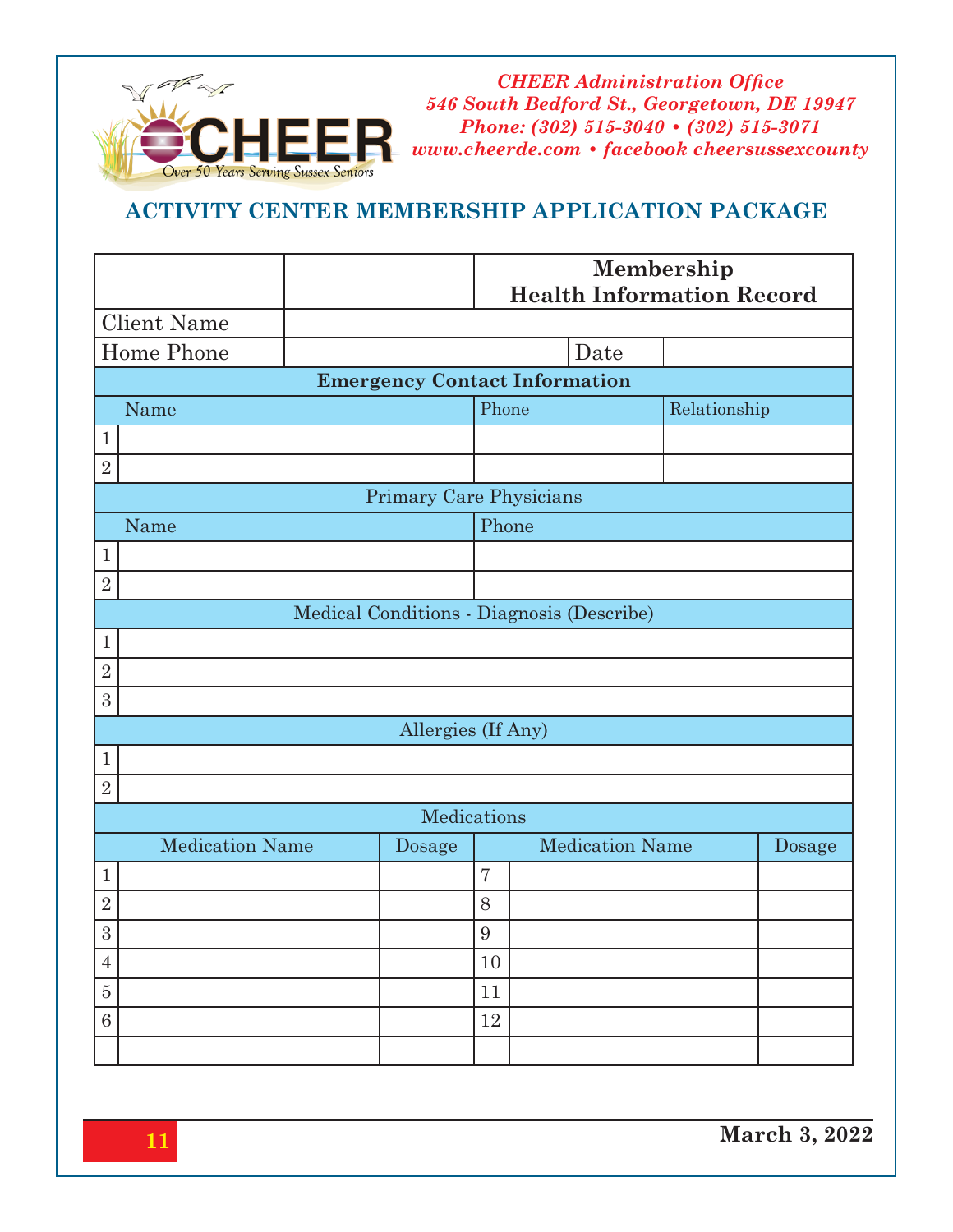

#### **ACTIVITY CENTER MEMBERSHIP APPLICATION PACKAGE**

#### **ACTIVE LIFESTYLES MEMBERSHIP APPLICATION APPLICANT INFORMATION**

| <b>First Name</b>      |  | MI             |  |                                                       |                       |        | Last Name |           |                          |       |                  | Nickname |         |  |  |  |  |  |
|------------------------|--|----------------|--|-------------------------------------------------------|-----------------------|--------|-----------|-----------|--------------------------|-------|------------------|----------|---------|--|--|--|--|--|
|                        |  |                |  |                                                       |                       |        |           |           |                          |       |                  |          |         |  |  |  |  |  |
| Address                |  | Street         |  |                                                       |                       | Town   |           |           |                          |       |                  |          | Zip     |  |  |  |  |  |
| Home Phone             |  |                |  |                                                       | Cell Phone            |        |           |           |                          |       |                  |          |         |  |  |  |  |  |
| <b>Email Address</b>   |  |                |  |                                                       |                       |        |           |           |                          |       |                  |          |         |  |  |  |  |  |
| Date Of Birth          |  | Male<br>Gender |  |                                                       |                       |        | Female    |           |                          |       |                  |          |         |  |  |  |  |  |
| <b>Marital Status</b>  |  |                |  | Married                                               |                       | Widow  |           |           |                          |       | Domestic Partner |          |         |  |  |  |  |  |
|                        |  |                |  |                                                       |                       | Single |           |           |                          |       |                  |          |         |  |  |  |  |  |
|                        |  |                |  |                                                       | Divorced<br>Separated |        |           |           |                          |       |                  |          |         |  |  |  |  |  |
| Race                   |  |                |  | African American                                      |                       |        | Asian     |           |                          |       | Hispanic         |          |         |  |  |  |  |  |
|                        |  |                |  | Native American/Alaskan                               |                       |        |           | Caucasian |                          |       |                  |          | Unknown |  |  |  |  |  |
|                        |  |                |  |                                                       |                       |        |           |           |                          |       |                  |          |         |  |  |  |  |  |
|                        |  |                |  | <b>ACTIVITIES AND AREAS OF INTEREST (Check Below)</b> |                       |        |           |           |                          |       |                  |          |         |  |  |  |  |  |
| Fitness                |  |                |  |                                                       |                       |        |           |           |                          |       | Local Travel     |          |         |  |  |  |  |  |
| <b>Health Training</b> |  |                |  |                                                       |                       |        |           |           |                          |       | Arts and Crafts  |          |         |  |  |  |  |  |
| Education              |  |                |  |                                                       |                       |        |           |           |                          | Games |                  |          |         |  |  |  |  |  |
| Socialization          |  |                |  |                                                       |                       |        |           |           | <b>Nutrition Program</b> |       |                  |          |         |  |  |  |  |  |
|                        |  |                |  | <b>HOW DID YOU LEARN ABOUT CHEER?</b> (Check Below)   |                       |        |           |           |                          |       |                  |          |         |  |  |  |  |  |
| Friend                 |  |                |  |                                                       |                       |        |           |           | Internet                 |       |                  |          |         |  |  |  |  |  |
| Newspaper              |  |                |  |                                                       |                       |        |           |           | Referred by State        |       |                  |          |         |  |  |  |  |  |
| Radio                  |  |                |  |                                                       | Other                 |        |           |           |                          |       |                  |          |         |  |  |  |  |  |
|                        |  |                |  | OTHER INFORMATION OR COMMENTS YOU WOULD LIKE US       |                       |        |           |           |                          |       |                  |          |         |  |  |  |  |  |
|                        |  |                |  | TO KNOW TO BETTER SERVE YOU                           |                       |        |           |           |                          |       |                  |          |         |  |  |  |  |  |
|                        |  |                |  |                                                       |                       |        |           |           |                          |       |                  |          |         |  |  |  |  |  |
|                        |  |                |  |                                                       |                       |        |           |           |                          |       |                  |          |         |  |  |  |  |  |
|                        |  |                |  |                                                       |                       |        |           |           |                          |       |                  |          |         |  |  |  |  |  |
|                        |  |                |  |                                                       |                       |        |           |           |                          |       |                  |          |         |  |  |  |  |  |
|                        |  |                |  |                                                       |                       |        |           |           |                          |       |                  |          |         |  |  |  |  |  |
|                        |  |                |  |                                                       |                       |        |           |           |                          |       |                  |          |         |  |  |  |  |  |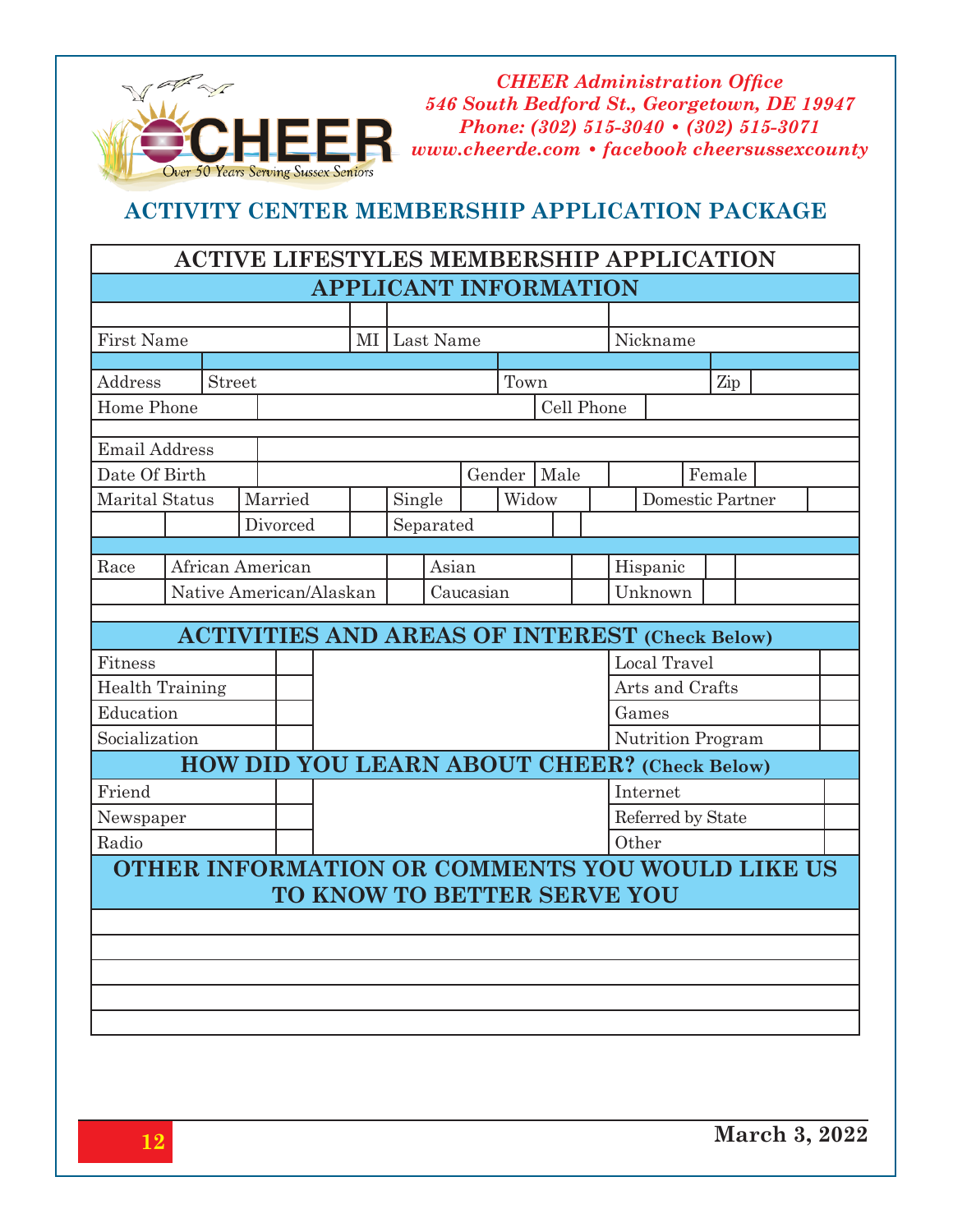

## **ACTIVITY CENTER MEMBERSHIP APPLICATION PACKAGE ACKNOWLEDGEMENT MEMBERSHIP AND RESPONSIBILITY**

I acknowledge that I have received and understand the CHEER Membership Code of Conduct for participation in CHEER programs, activities and events. I accept responsibility for my compliance and the compliance of any guests which I may invite to attend or participate in any CHEER program, activity or event.

I understand that violation of any element of this Membership Code of Conduct may be grounds for CHEER to initiate corrective actions which may include suspension or revocation of some or all of my membership privileges as well as revocation of the privilege of attending any CHEER Center, program, activity or event.

\_\_\_\_\_\_\_\_\_\_\_\_\_\_\_\_\_\_\_\_\_\_\_\_\_\_\_\_\_\_\_\_\_\_\_\_\_\_\_\_\_\_\_ \_\_\_\_\_\_\_\_\_\_\_\_\_\_\_\_\_\_\_\_

Signature of Member Date

#### **DESIGNATION OF POWER OF ATTORNEY (Check One (1) Box Below)**

I Do **NOT** have a Power of Attorney Designated On My Behalf

I **DO** have a Power of Attorney Designated On My Behalf

**I hereby identify the following individual who is legally designated to serve as my Power of Attorney for legal and/or health care matters involving myself, obligations made on my behalf and/or decisions involving my health care.**

**(Print Name of Individual Designated as Power of Attorney)**

**(Power of Attorney Home and Work Phone Number)**